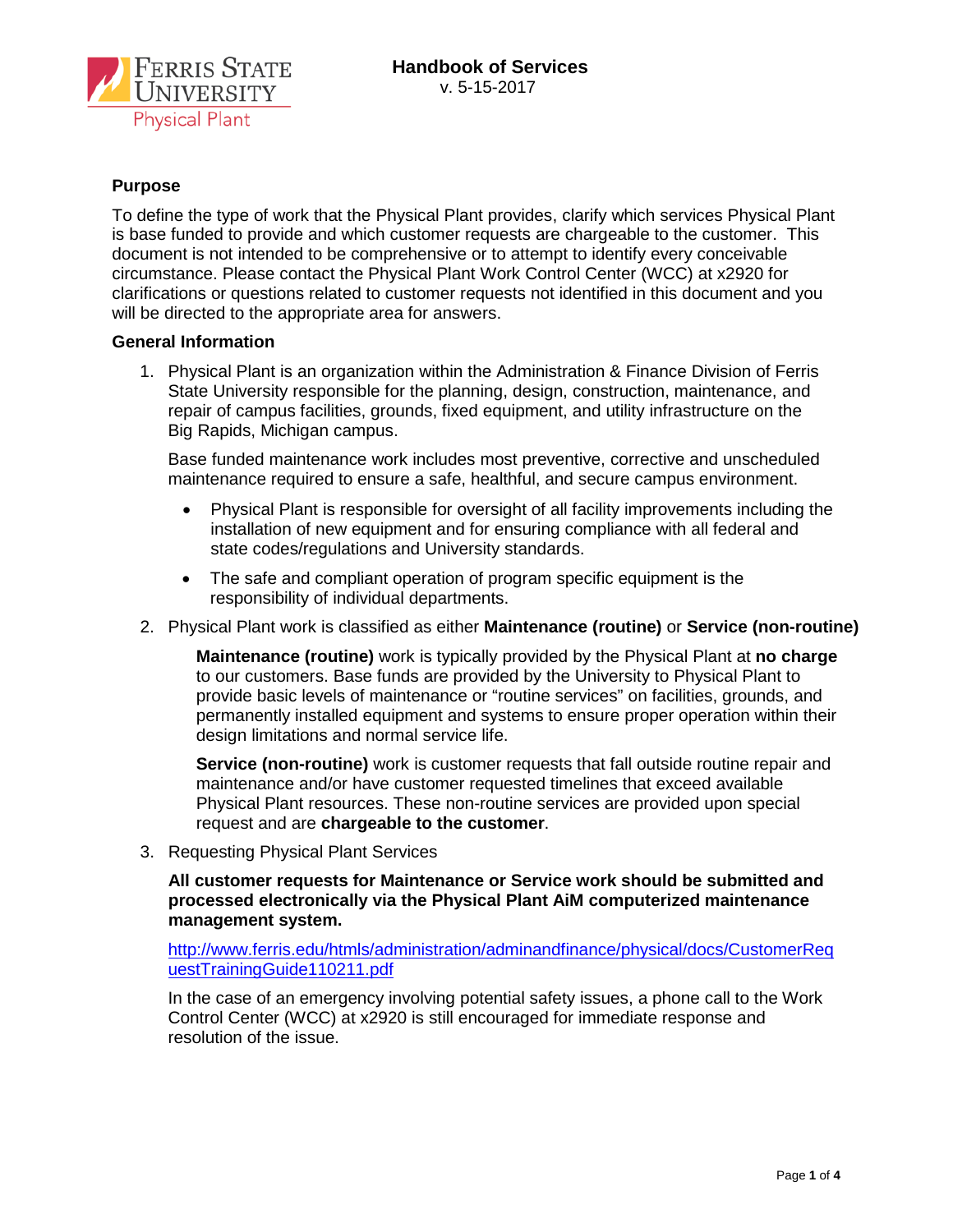

v. 5-15-2017

# **What is Maintenance and What is Service?**

# **Maintenance Work (Base Funded)**

Maintenance work is required to ensure safety, health, and security of facility occupants. This work includes what is necessary to preserve and ensure the building envelope, structure, elevators, mechanical, electrical, life safety systems and fixed non-program specific equipment are functional within their expected service life and design limitations, and are consistent with governmental and institutional standards.

Base funds are allocated by the University to provide maintenance work including, but not limited to the following:

# **Skilled Trades**

- Utility distribution systems internal and external to buildings electrical, fire alarm, fire suppression, heating, process steam, water lines, gas lines, and sewer lines
- Plumbing
- HVACR (heating, ventilation, air conditioning, and refrigeration)
- Electrical for primary and secondary systems, building & site light fixture lamp replacements, elevator maintenance, and outdoor lighting fixtures
- Painting and caulking
- Windows and doors including hardware, and security (locks and key systems)

## **Custodial**

- Custodial functions including cleaning and collection of trash in general funded, housing and dining facilities.
- General fund building service levels generally include: daily service for common areas such as restrooms, corridors and lobbies. Private offices are serviced approximately twice per month. Occupants are responsible to empty their own trash and deposit into the centrally located containers within each building. For a more detailed description of services please refer to the campus-wide memo dated September 8, 2010 which can be viewed at:

[http://www.ferris.edu/HTMLS/administration/adminandfinance/physical/docs/Custodi](http://www.ferris.edu/HTMLS/administration/adminandfinance/physical/docs/CustodialServices090810.pdf) [alServices090810.pdf](http://www.ferris.edu/HTMLS/administration/adminandfinance/physical/docs/CustodialServices090810.pdf)

## **Grounds**

• Maintenance of grounds, walks, roads, parking areas, lawns, athletic fields, trees, plantings, landscape features, surface and storm drainage, trash and snow removal.

## **Business Services**

- Moving of campus owned items up to 300 pounds on campus only.
- Generally, Physical Plant does not provide set-up service for events on or off campus. Limited preparation and set-up of facilities for special events which are related to student and academic functions (i.e. Commencement). Does not include catered events, camps, etc.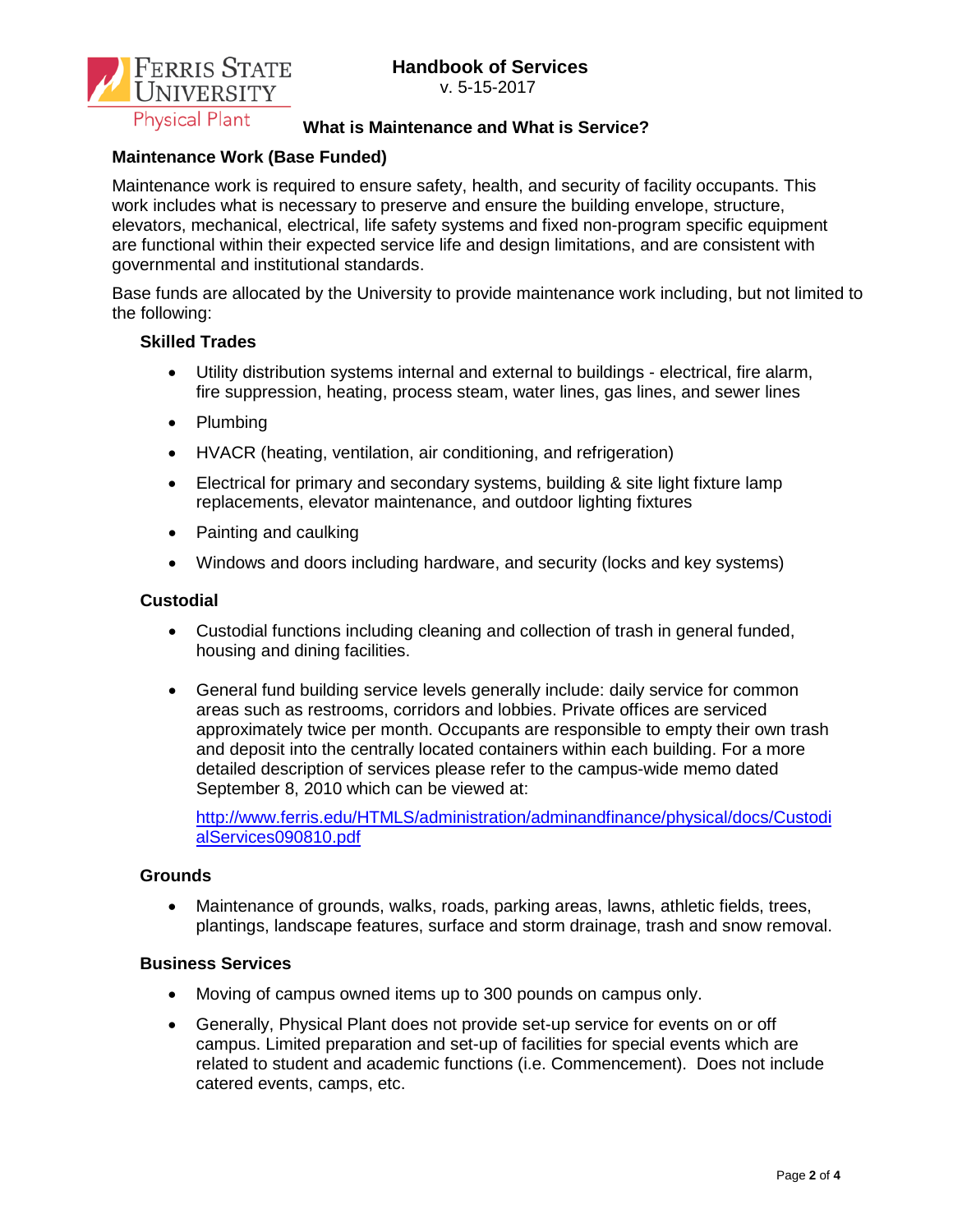

• Mail services including inter-campus and US Mail pickup and delivery on campus. Customers are responsible for the cost of US Mail postage and any FedEx deliveries.

## **Planning and Engineering**

- Maintaining campus and building records as they relate to facilities.
- Support during all phases of new construction and renovation projects.
- Limited small scale feasibility studies, project estimates, furniture layouts/budgets, and sign design/planning.
- Energy procurement, management and conservation.

# **Customer Requests – Chargeable to Requestor**

# **Service Work**

Services that are considered non-routine are chargeable services requested by the customer and are considered discretionary; (i.e., these services typically include all work that enhances aesthetics, alters and/or customizes a space, or involves an upgrade to a space, furniture, fixtures, or equipment).

Customer requests with desired completion dates that exceed Physical Plant resources and require overtime or contractor to meet customer demands are also chargeable.

Physical Plant will work diligently with customers to accommodate non-routine services in a manner that provides maximum value while minimizing costs.

- 1. Any maintenance work requested for a time other than normally scheduled working hours is considered service or non-routine and is chargeable to the customer requesting the service; charges are based on direct costs incurred by Physical Plant.
- 2. Any customer request that can be categorized as an aesthetic enhancement, space or system alteration/customization, and/or upgrades/changes to furniture, fixtures, or equipment is considered to be non-routine and is chargeable to the customer requesting the work.
- 3. Any customer request related to a University or non-University event may be chargeable to the customer requesting the service. University related events that typically do not have a charge associated include: Commencement, Dawg Days, Homecoming, and Intercollegiate FSU athletic competitions.
- 4. Service and repair of department or academic program specific equipment.
- 5. Service of furniture, fixtures, and equipment.
- 6. Refer to Business Policy Letter "University Rate Schedule" for additional information <http://www.ferris.edu/HTMLS/administration/buspolletter/financial/>
- 7. Refer to Business Policy Letter "Capital Project Policy and Procedures" document for additional information<http://www.ferris.edu/htmls/administration/buspolletter/bpl1010.pdf>
- 8. Refer to Capital Project Management Fees document for additional information [http://www.ferris.edu/HTMLS/administration/adminandfinance/physical/planningdesign/in](http://www.ferris.edu/HTMLS/administration/adminandfinance/physical/planningdesign/index.htm) [dex.htm](http://www.ferris.edu/HTMLS/administration/adminandfinance/physical/planningdesign/index.htm)